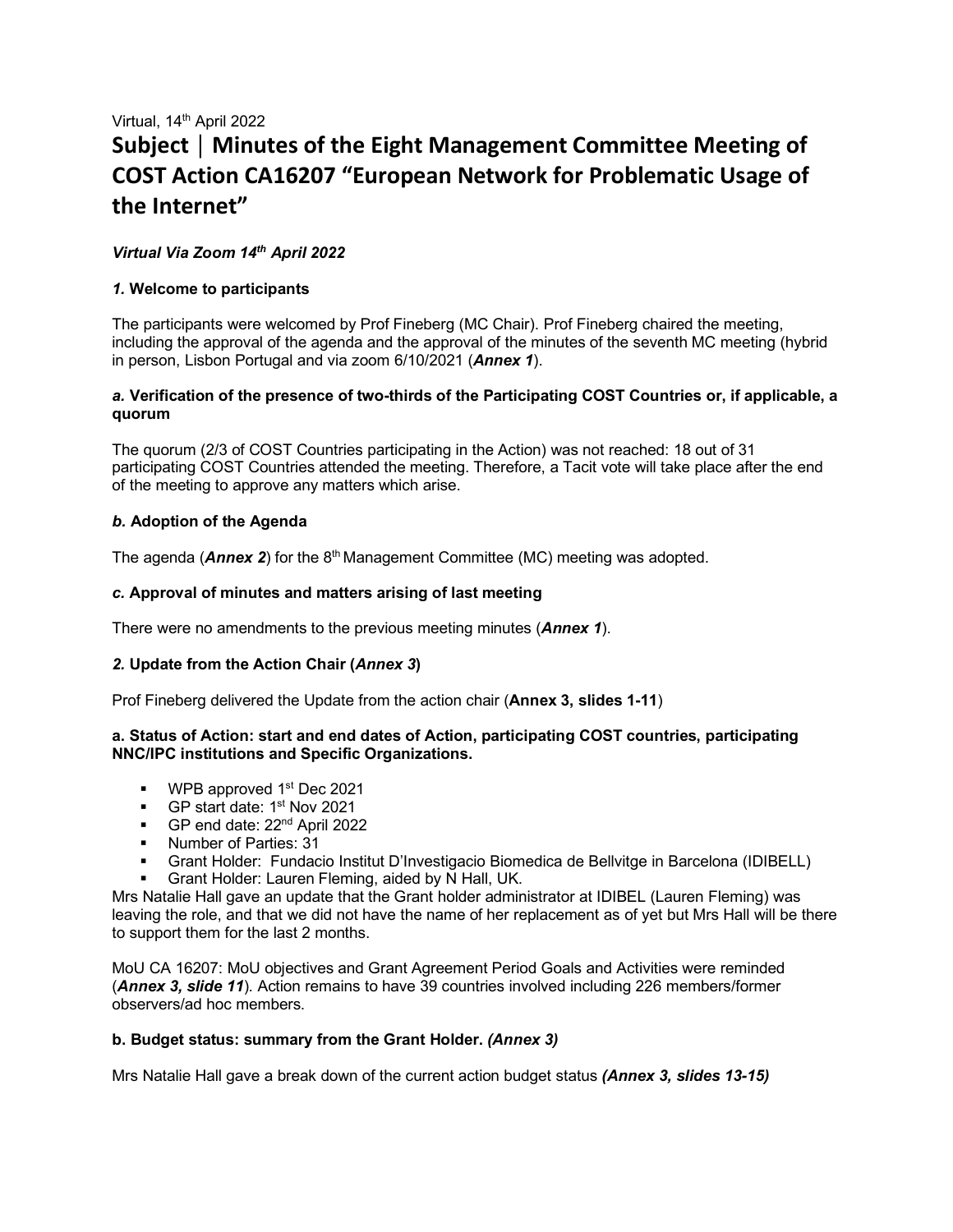As there is a current underspend Prof. Fineberg reminded everyone that the end of the actions is the 22<sup>nd</sup> of April 2022 and that we still have the budget to pay for open access publications if the invoices are dated before the 22<sup>nd</sup> of April.

Prof Fineberg announced that the popular ebook has now been given ISBN and DOI numbers meaning it can now be cited a standardized way which will be helpful for dissemination. The ISBN is: 978-9955-15- 738-0 and the DOI [: https://doi.org/10.5167/uzh-208132.](https://doi.org/10.5167/uzh-208132)

Prof Zohar asked if COST would be able to support the translation of the book, but unfortunately this is something that COST can not support. He also asked about the production of further video clips. Dr Lugano (COST Scientific Officer) supported the idea of 2 further video clips being produced in response to the comments received on the previous video clips produced as long as the invoice for the clips is received before the  $22^{nd}$  of April and the clips are produced and available by the  $22^{nd}$  of May. This will be included in the tacti vote after the end of the meeting for MC approval.

## **3. Follow up and discussion on:**

## **a. Action Management and structure**

Prof. Fineberg presented a reminder of the Management structure *(Annex 3, slide 17)* Dr Lugano pointed out that there was a mistake in the slides and that the COST Science Officer had not been updated. To which we apologies and will update straight away.

## **b. Implementation of the COST Excellence and Inclusiveness Policy**

Prof. Fineberg presented the actions status in regards to the COST Excellence and Inclusiveness Policy *(Annex 3, slide 18)*

Dr Lugano also reported that our action has a good gender balance with 91 males and 87 females who declared their gender.

## *c.* **Progress report of working groups**

**i.** Working group 4 Update (*Annex 3, Slides 21-28*) Prof. Grűnblatt gave the working group 4 update. **ii.** Working group 1 Update (*Annex 3, Slides 30-48*) Prof. Fineberg gave the working group 1 update. **iii.** Working group 2 Update (*Annex 3, Slides 49-58*) Mrs Hall gave the working group 2 update. **iv.** Working group 3 Update (*Annex 3, Slides 59-65*) Dr Burkauskas gave the working group 3 update. **v.** Working group 5 Update (*Annex 3, Slides 66-72*)

Prof. Sales gave the working group 5 update.

Mrs Hall also reported that 1 member of the PPI reference group reviewed the popular e-book and 2 of the PPI reference group were co authors on the updated manifesto that is currently in the process of publication.

Prof. Sales will look at the possibility for the PPI reference group for COST being continued through affiliation with the University of Hertfordshire, and to continue to be a reference group for future research and grant applications.

The external advisory board wrote a report on the activities of the action over the last grant period, Presented by Prof. Lochner (*Annex 4*)

# *3.* **Monitoring of the Action** *(Annex 3, slides 73-82)*

Deliverables were summarized.

Due to the ongoing issues with the changes to GDPR regulations the Action database has not been achievable. Instead, we will discuss other avenues in the legacy part of the MC meeting.

Articles to be included in the special journal issue are currently in the process of review, however it will probably not be possible to claim the cost of this issue within the expected timelines for the end of the action, due to the time it takes for articles to be reviewed and accepted.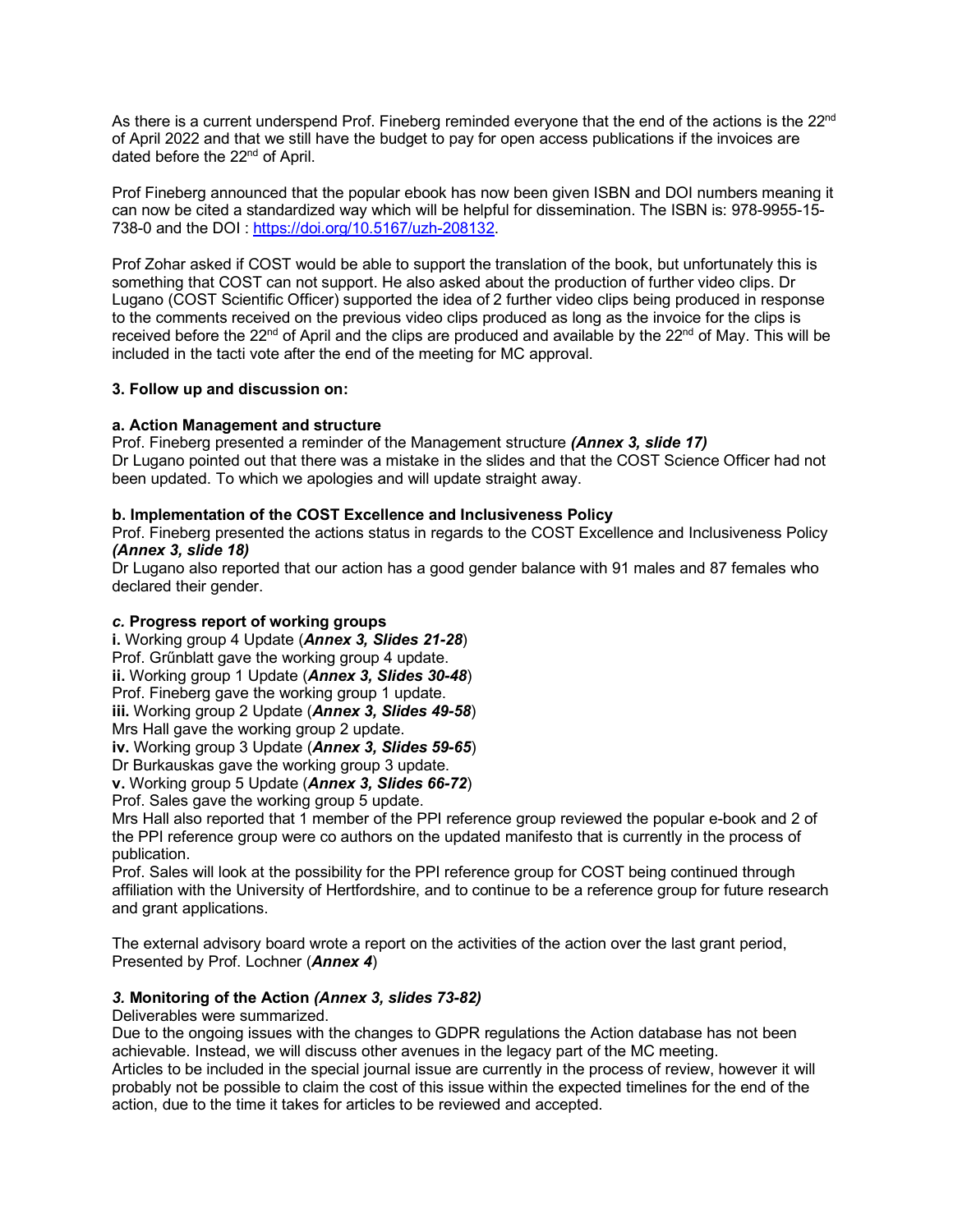Due to Covid travel restrictions the work by WG 5 on the PPI training has been severely hampered. WG 5 are currently exploring possible virtual training in order to achieve this objective.

The final assessment report of the action is due on the 22<sup>nd</sup> of May 2022.

# *4.* **Legacy planning** *(Annex 3, slides 84-89)*

Prof Fineberg outlined the current plans in development for the legacy of the action *(Annex 3, slides 84- 89)*, these include 2 current grant applications *(Annex 3, slides 85-87)*, continuation of the website for a further 5 years through ICOCS, continuation of the Early Career network and continuation of the PPI reference group *(Annex, slide 88)*. Prof, Corazza is currently developing an all-parliamentary group (UK) on addiction to include PUI and Prof. Fineberg has signed on behalf of the network a statement on the **"Childrens rights in the digital services act" EU digital services act** *(Annex 3, slide 89)***.**

Mrs Hall and Prof. Fineberg asked for a vote on approaching all action members in regard to their contact details. In line with GDPR we would like to contact all members asking them for their express consent to retain their contact details in order to continue networking and sharing information, knowledge and research opportunities. If members do not give their consent their contact details will be deleted by the administrator, and they will no longer receive news and information about the network.

Prof. Stein is planning on approaching the Lancet to advocate a commissioning piece on PUI, but had not settled on a topic yet.

Dr Brand suggested to continue to acknowledge COST in publications to come, as many of the studies are based on the work carried out by the network.

Dr Burkauskas suggested that we need to also think about how we continue the social media aspects of the action. Perhaps this can be discussed with ICOCS and the management of the Bootstrap grant. Prof. Zohar suggested we look at this not as an ending but as a beginning of chapter 2, and that we arrange a meeting in the coming 5 months to see where we are and plan going forward. It is important to keep the sprit and identity of the group.

Dr Lugano stated that it was the decision of the MC as to whether we retain the identity of the action, including assets such as the name, logo and visual identity.

Dr Lugano suggested options for promoting the success of the action, and he would be happy to support us with this going forward *(Annex 5)*.

## Approval and voting: to be sent for Tacit vote.

- Approval of agenda:
- Approval of minutes:
- Approval of filming an additional short video clips to respond to comments and questions from the public.
- Approval to approach all members of the action on whether they agree to having their contact details retained in order to continue the network and disseminate our research activities.
- Approval to retain the identity of the network, name, logo and materials going forward.

## *5. Any Other Business (AOB)*

## *6. Closing*

Prof Fineberg closed the meeting and concluded that the Action has been a huge success and we should look to taking the network globally.

# Next Meeting: We will meet again on the 22<sup>nd</sup> of Sep 2022 at 1pm (UK time) to discuss the next **phase of this action.**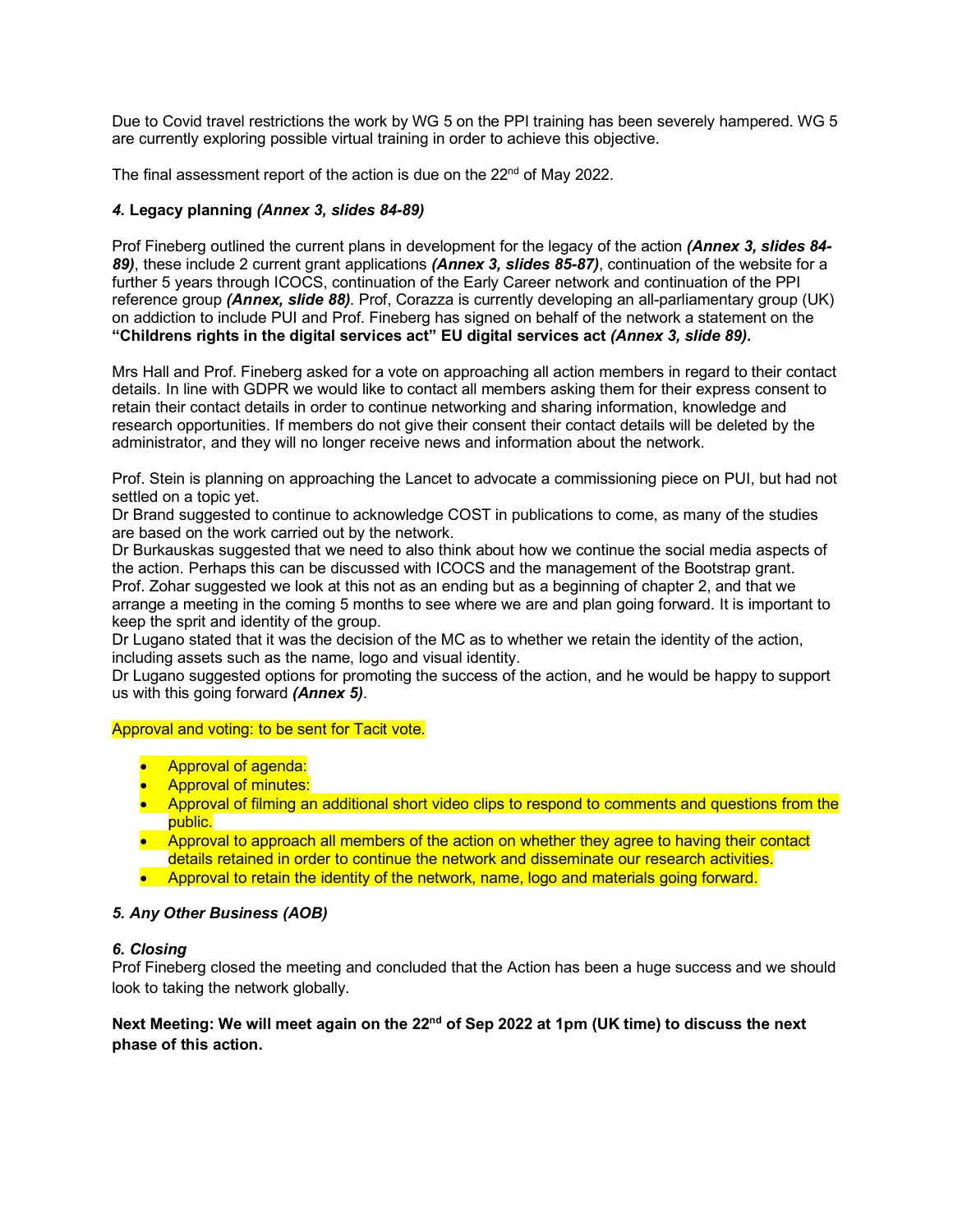# **Annex**

Annex  $1 - 7$ <sup>th</sup> MC meeting minutes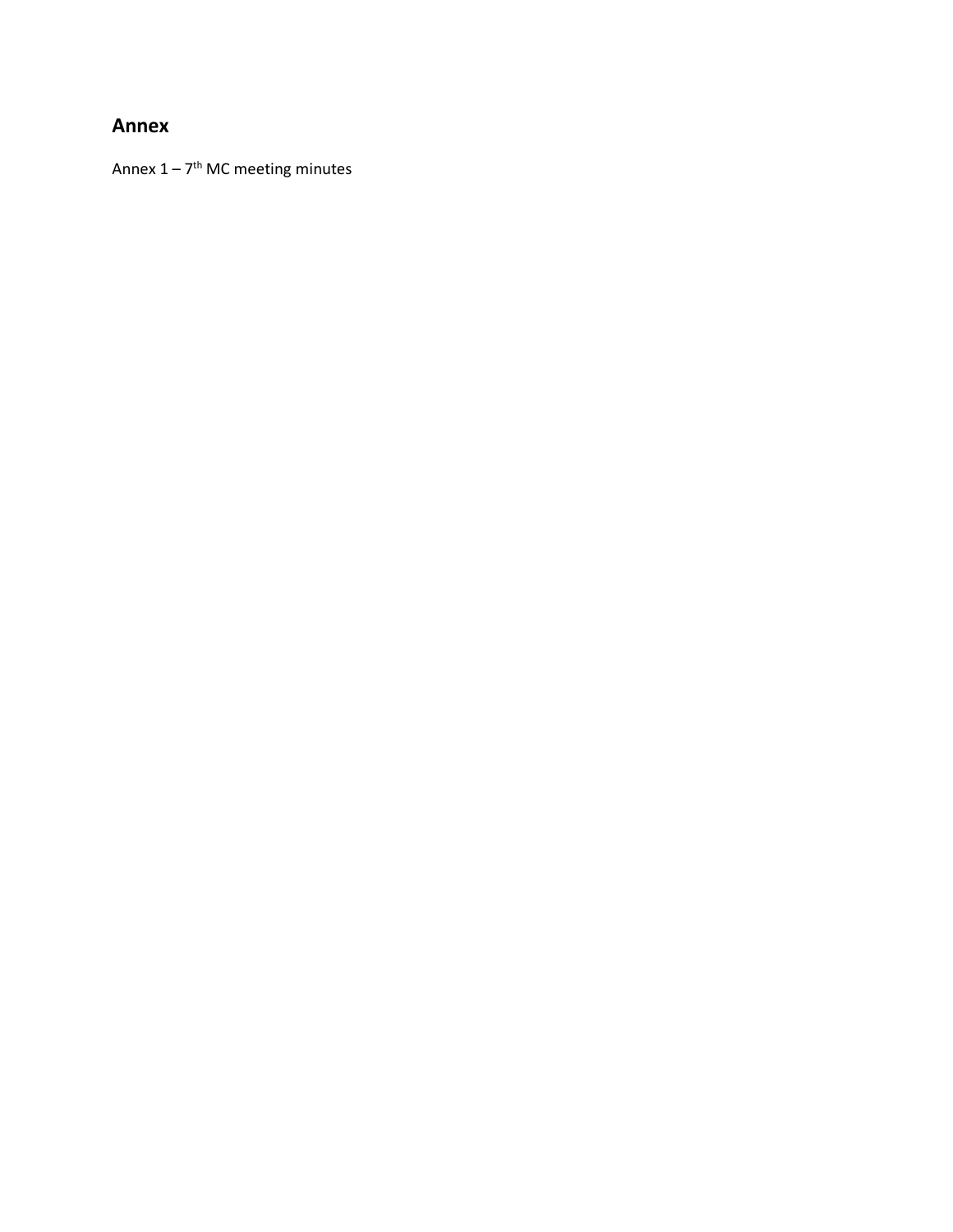# Hybrid, 6th Oct 2021 Lisbon, Portugal Subject | Minutes of the Seventh Managemer **COST Action CA16207 "European Network for** the Internet"

# Hybrid: in person, Lisbon, Portugal and via zoom 06/10/2021

# 1. Welcome to participants

The participants were welcomed by Prof Fineberg (MC Chair). Prof F including the approval of the agenda and the approval of the minutes zoom 27/04/2021 (Annex 1).

The previous minutes need to be corrected as the white paper on cor Sam Chamberlain, this is to be reviewed. The corrected minutes were

# 2. Verification of the presence of two-thirds of the Participating ( quorum

The quorum (2/3 of COST Countries participating in the Action) was a COST Countries attended the meeting.

# 3. Adoption of the Agenda

The agenda (Annex 2) for the 7<sup>th</sup> Management Committee (MC) mee

# 4. Approval of minutes and matters arising of last meeting

The previous minutes were corrected as the white paper on cost and Chamberlain. The corrected minutes were approved. (Annex 1).

# 5. Update from the Action Chair (Annex 3)

 $\mathbf{r}$  and  $\mathbf{r}$  are the second part of the second second second second second second second second second second second second second second second second second second second second second second second second seco **Contract Contract Contract Contract**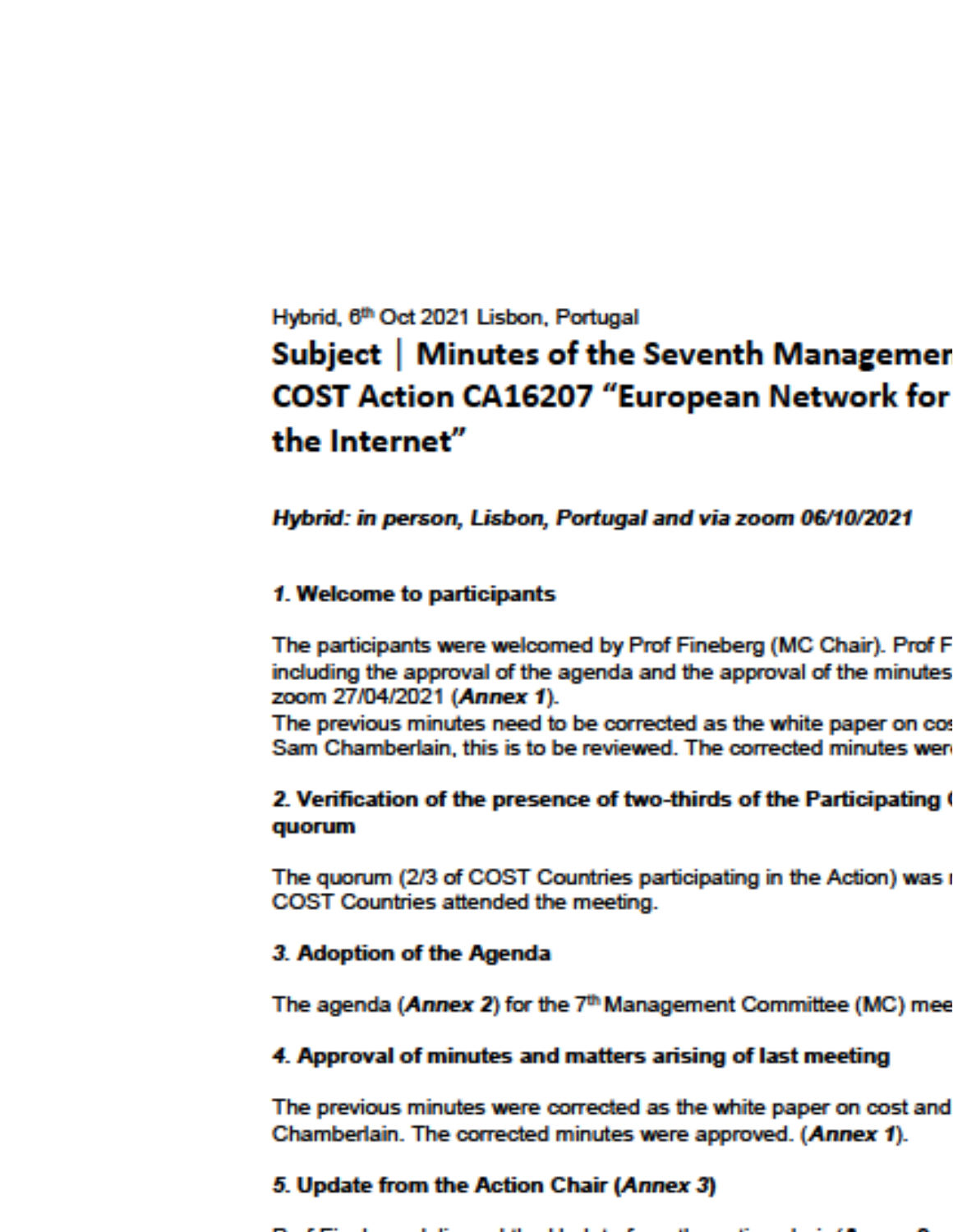Annex  $2 - 8$ <sup>th</sup> MC meeting agenda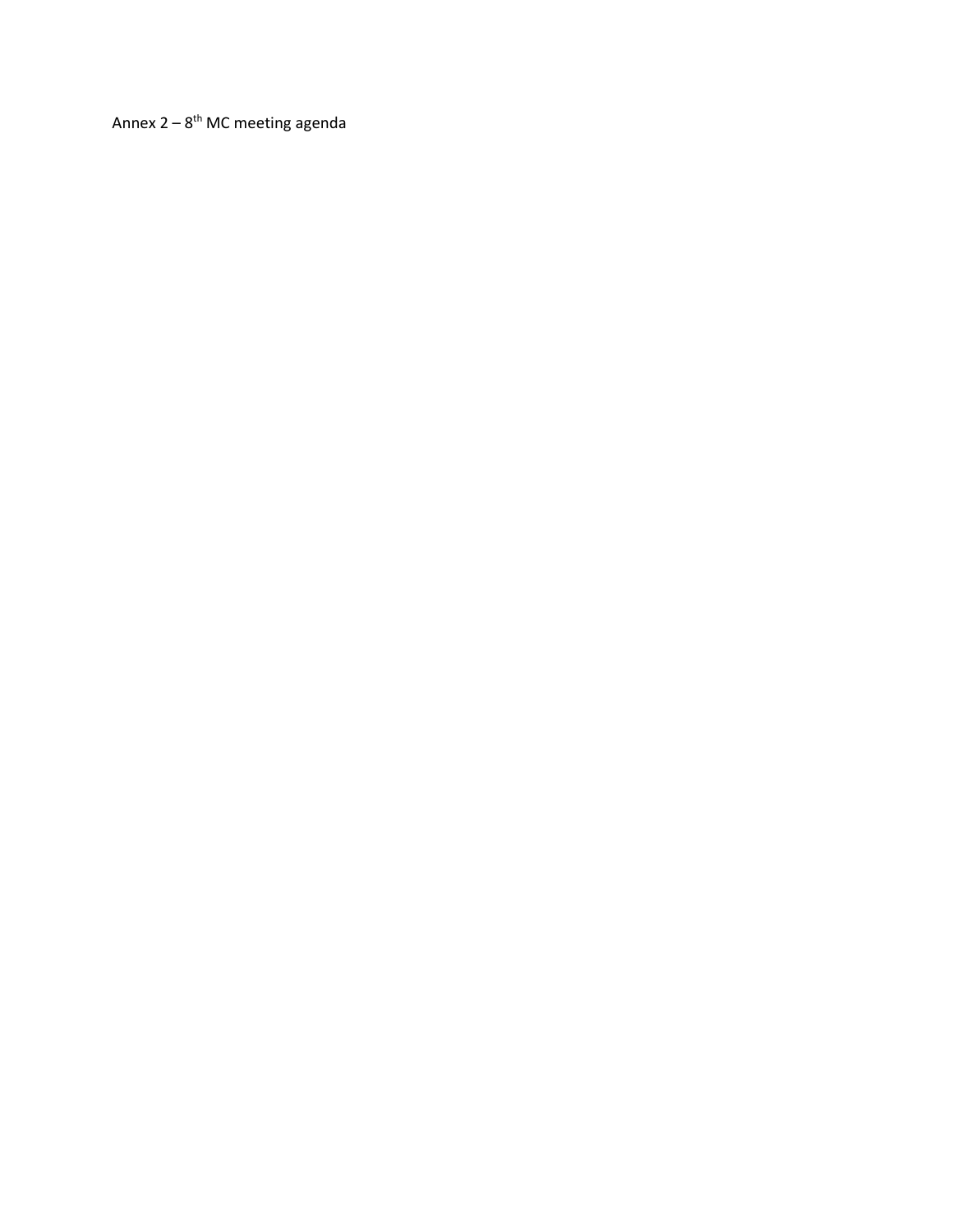

# **COST Action CA16207: "European Network for Problemati Management Committee Meeting** Draft Agenda April 14, 2022 09:00 Virtual, via Zoom, https://herts-ac-uk.zoom.us/j/99683599221?pwd=MzhMdTJVM1JUM

1. Welcome to participants, verification of the quorum and adoption of Fineberg

- 2. Information to the MC 09:10 Naomi Fineberg
	- a) Recap of the minutes of the last meeting, e-votes and matter.
	- b) Action Membership: New Specific Organisations and COST I
	- c) Budget status: summary from the Grant Holder. Natalie Hal
- 3. Follow up and discussion on the
	- a) Action management: structure, leadership positions and other Mandates to the Core Group (if applicable) 09:30 - Naomi Fir
	- b) Implementation of the COST Excellence and Inclusiveness P

# 10:00 - 10:30 Break

- c) Progress of each working group
	- a. Work group 1 10:30 -
	- b. Work group 2 (Including STSM's and ITC greants) 10
	- c. Work group 3 11:00 Julius Burkauskas
	- d. Work group 5 11:15 Célia Sales
	- Work group 4 11:30 Edna Grünblatt е.
- d) Report from external advisory group Christine Lochner 11
	-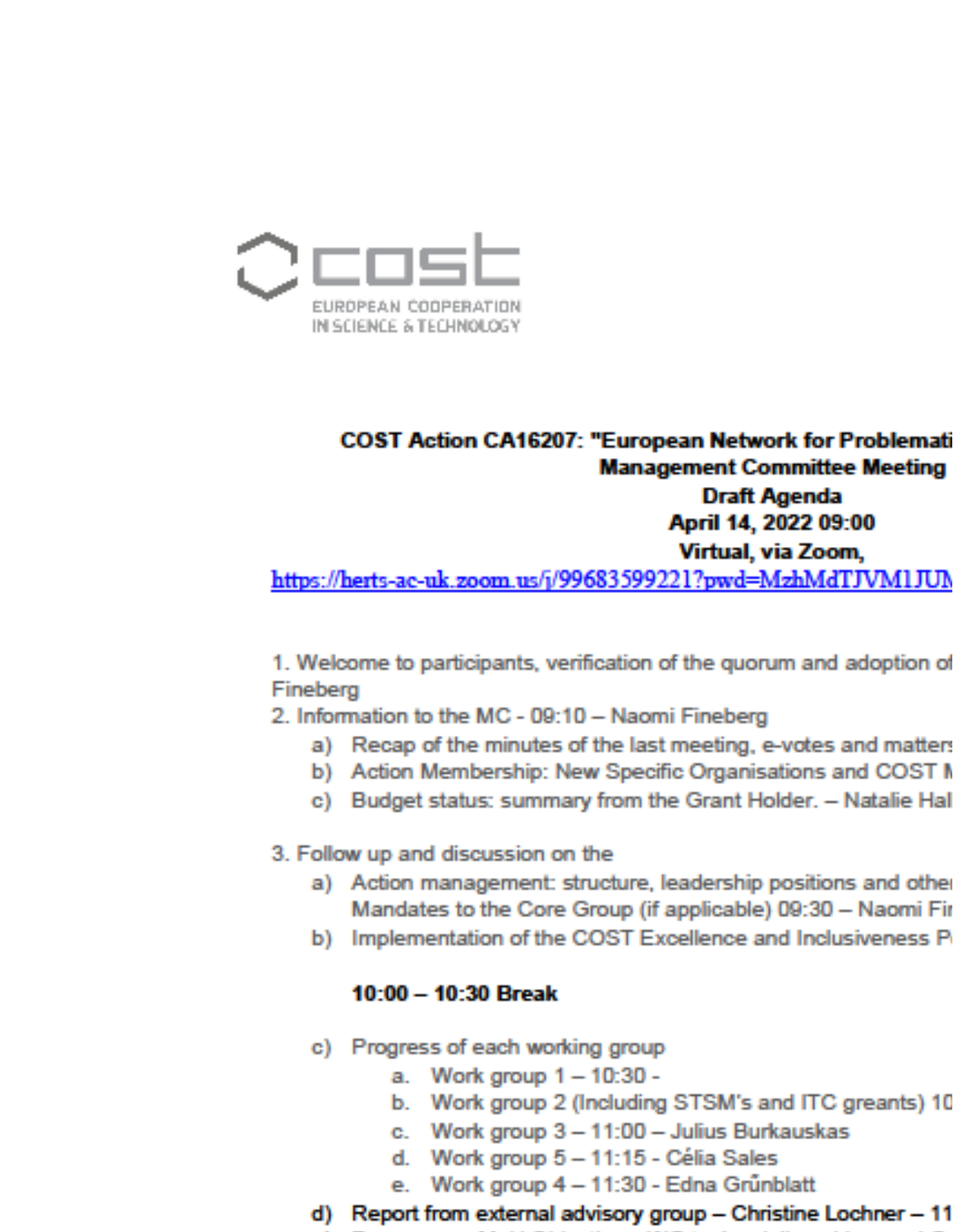### Annex 3 – MC meeting slides



### Annex 4 – External advisory board report

#### **External Advisory Group:**

### Summary of accomplishments of COST Action 16207 from start to finish

Thursday 14 April 2022

This communication is aimed at summarizing the External Advisory Group's impressions of the accomplishments of the above-mentioned CA 16207 project.

In short, the aim and objective of the project was to bring together multidisciplinary international experts to collaborate on advancing the understanding of problematic usage of the Internet (PUI) and its treatment. The lack of agreement about the definition of PUI and the paucity of reliable information on its prevalence, clinical parameters, brain-based biology, and socio health-economic impact has necessitated this large-scale initiative. The main activities of COST Action 16207 entailed sharing of knowledge and interchanging ideas at major scientific meetings and in scientific publications with the aim of promoting new trans-disciplinary, translational research approaches that are advancing the understanding of PUI as an emerging public health challenge. Another focus was to address training gaps and building research capacity through educational activities focussed on the career-needs of early career investigators and members of Inclusiveness Target Countries (i.e., less traditionally research-intensive countries).

The years of 2020-2021, and to some extent the first part of 2022 as well, were difficult periods for networking owing to factors such as COVID-19 and resulting lockdowns worldwide. Nevertheless, this initiative made good use of the opportunities that remained available, shifting wherever possible to digital or hybrid networking. Indeed, as documented in the progress reports from each WG, throughout the past year, as in previous years, key stakeholders including funding agencies, people with PUI, family members, teachers, policymakers, and industry representatives have again been engaged through workshops, training schools, public meetings, webinars, and consultation exercises, whether online, or in hybrid (in-person and online) format.

The 5 WGs conducted their work, each with their own unique plans, and all in line with the aims and objectives of the overarching project:

The work of WG1 (focused on knowledge creation and exchange, and consisting of 130+ members from a broad diversity of backgrounds and countries) resulted in the remarkable achievement of approximately 60 scientific papers in peer-reviewed journals, including a consensus statement (Fineberg et al., Eur Neuropsychopharmacol., 2018) which was recently revised (Király et al. Compr Psychiatry., 2020). Several other highly cited publications have been published by members of the WG1 (in collaboration with the other WGs) in peer reviewed journals. Key publications include, for example: loannidis et al. Problematic usage of the internet and eating disorder and related psychopathology: A multifaceted, systematic review and meta-analysis. Neurosci Biobehav Rev. 2021 Jun;125:569-581. doi: 10.1016/j.neubiorev.2021.03.005; Brand et al. Which conditions should be considered as disorders in the International Classification of Diseases (ICD-11) designation of "other specified disorders due to addictive behaviors"? J Behav Addict. 2020 Jun 30. doi: